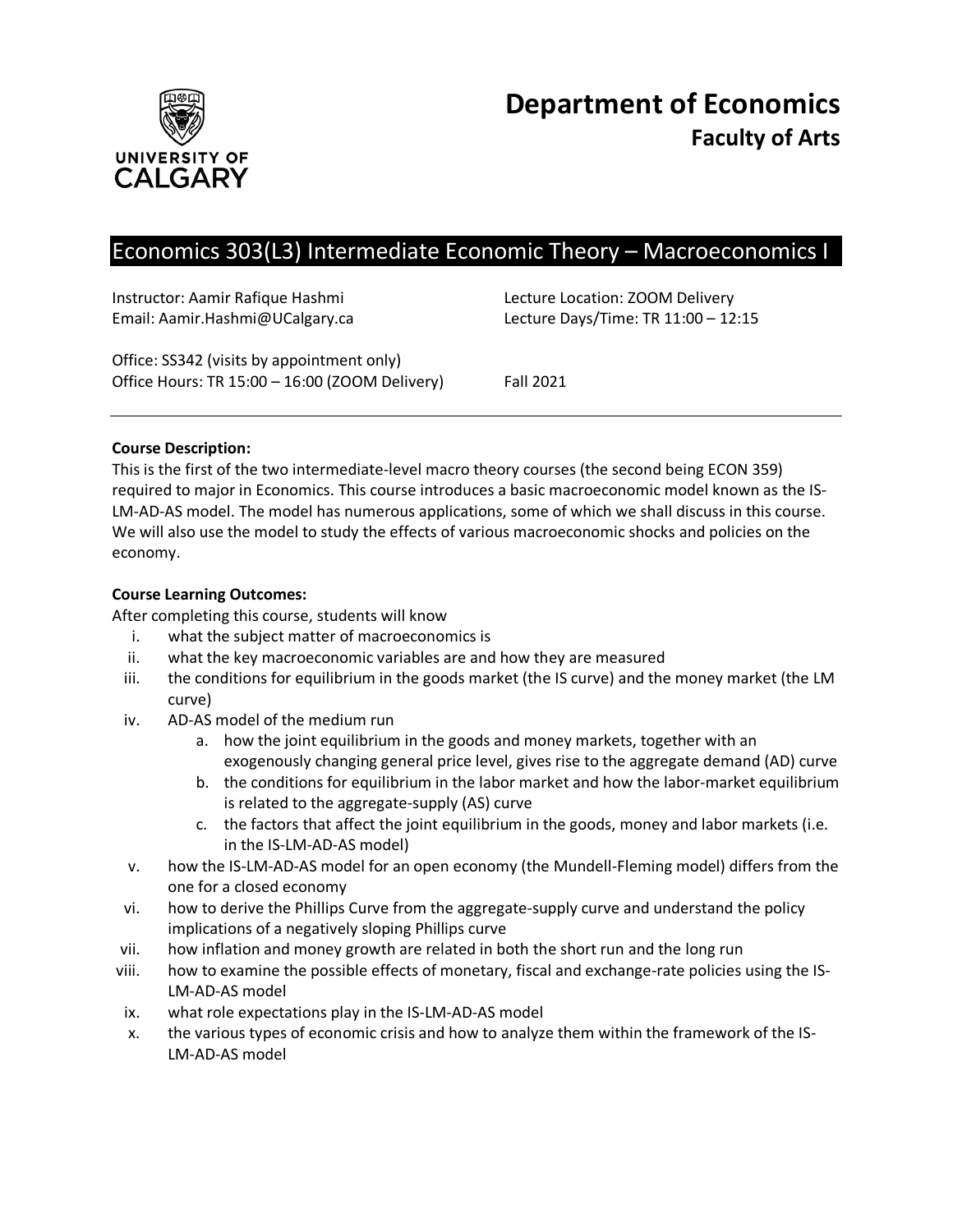# **Course Outline:**

- 1. The Goods Market (chapter 3)
- 2. Financial Markets (chapter 4)
- 3. Goods and Financial Markets: The IS-LM Model (chapter 5)
- 4. Openness in Goods and Financial Markets (chapter 6)
- 5. The Goods Market in an Open Economy (chapter 7)
- 6. Open-Economy IS-LM Model (chapter 8 and instructor's notes)
- 7. The Labor Market (chapter 9)
- 8. The Basic AD-AS Model (chapter 10)
- 9. The AD-AS Model: Liquidity Trap and Supply Shocks (chapter 11)
- 10. The Phillips Curve (chapter 12)
- 11. Inflation, Economic Growth and Money Growth (chapter 13)

# **Prerequisites/corequisites:**

*Economics 201 and 203; and 3 units from Mathematics 249, 265 or 275*

**Recommended Textbook(s):** Blanchard, Olivier, and David Johnson. 2015. Macroeconomics, fifth Canadian edition. Toronto: Pearson Canada Inc.

# **Additional Required Readings:**

These readings will be provided by the instructor on D2L.

- 1. Spilimbergo, Antonio, Steve Symansky and Martin Schindler. 2009. "Fiscal Multipliers." IMF Staff Position Note, SPN/09/11. Washington D.C., USA: The International Monetary Fund.
- 2. Bank of Canada. 2011. "Canada's Money Supply." Bank of Canada Backgrounder.
- 3. Romer, David. 2000. "Keynesian Macroeconomics without the LM Curve." Journal of Economic Perspectives, 14:2, pp. 149--169.
- 4. Bank of Canada. 2012. "The Exchange Rate." Bank of Canada Backgrounder.
- 5. Wikipedia (2019). "Dutch Disease."
- 6. Powell, James. 2005. "A History of the Canadian Dollar." Bank of Canada, pp. 66-70.
- 7. Statistics Canada. 2021. "Labour Force Survey." (Most recent month)
- 8. Wikipedia. 2019. "Misery Index (Economics)."
- 9. The Economist. 2019. "Economic and Financial Indicators." April 13th, p. 84.
- 10. Blinder, Alan S. 2018. "Is the Phillips Curve Dead? And Other Questions for the Fed." Wall Street Journal, Eastern Edition, New York, N.Y., 4 May 2018, A.15.
- 11. Wall Street Journal. 2018. "Was the Phillips Curve Ever a Reliable Tool?" Wall Street Journal, Eastern Edition, Letters to the Editor, New York, N.Y., 10 May 2018, A.16.
- 12. Foy, Morgan. 2019. "Is the Phillips Curve Still a Useful Guide for Policymakers?" The NBER Digest (September), National Bureau of Economic Research, p. 4.

# **Online Delivery:**

This course will be delivered online. Students are expected to be able to participate online in accordance with this Course Outline. Lectures, assignments, office hours, exams, readings and other course material, etc. all require online access and this access is the responsibility of the student.

In order to remotely participate in online courses, students will need to have: a computer with a current and updated operating system (macOS or Windows will work with all university-supported online learning technologies), a current and updated web browser installed – the latest versions of Firefox, Safari, Chrome or Edge will help to avoid compatibility issues, secure and reliable internet, microphone / headphones, webcam (optional), scanner (or camera to scan your work).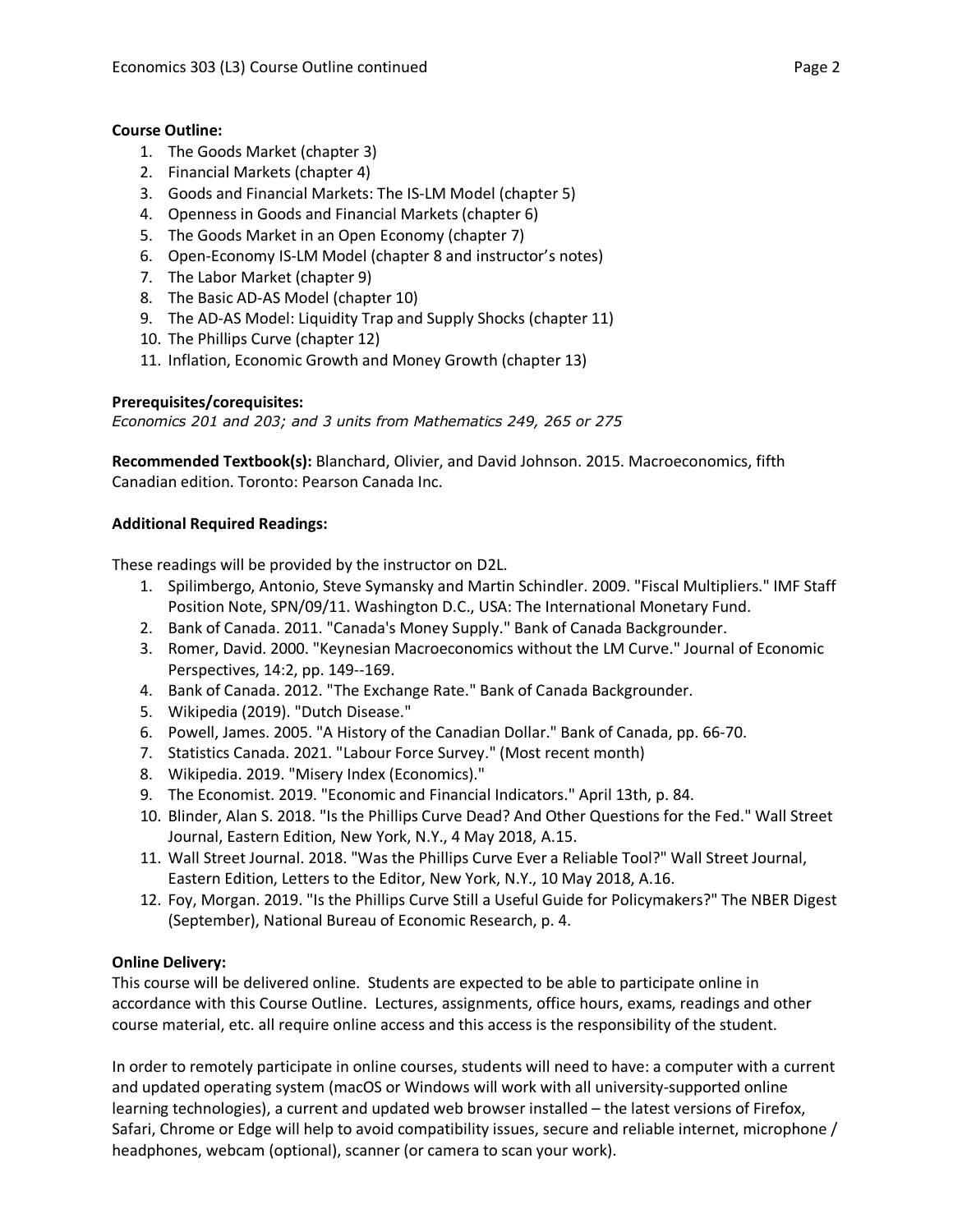## **Desire2Learn:**

This course will make use of the Desire2Learn (D2L) platform. Students who are registered in the course can log on at [http://d2l.ucalgary.ca](http://d2l.ucalgary.ca/) through their student centre. Please note that D2L features a class email list that may be used to distribute course-related information. These e-mails go to your University of Calgary e-mail addresses only.

# **Lectures:**

Lectures will be delivered online at the Registrar scheduled times and delivered using ZOOM. The lectures will be recorded and subsequently posted to D2L.

## **Tutorials:**

Students are expected to attend "virtually" the tutorial sections to which they have been assigned. Tutorials will be offered online, typically using ZOOM, but can involve moderated discussion boards and curated delivery of alternative online resources. During the tutorials, the TA will discuss pre-assigned questions and additional material relevant to the course that is not covered in lectures.

## **Grade Determination and Final Examination Details:**

| Readings          | 5%   |
|-------------------|------|
| Problem Sets      | 15%  |
| Midterm 1         | 20%  |
| Midterm 2         | 20%  |
| <b>Final Exam</b> | 40%  |
|                   | 1በበ% |

The official grading system will be used. Se[e http://www.ucalgary.ca/pubs/calendar/current/f-1-1.html.](http://www.ucalgary.ca/pubs/calendar/current/f-1-1.html)

Students must receive a passing grade on the final exam to pass the course.

If a student's letter grade on the final exam exceeds their midterm(s) letter grade, the weight of the midterm(s) may be transferred to the final exam at the discretion of the instructor. The student must have written the midterm(s) or provided supporting documentation for the absence(s) such as a medical note or statutory declaration.

As per the Writing Across the Curriculum Statement in the Calendar, writing and grading thereof will be a factor in the evaluation of student work. See [https://www.ucalgary.ca/pubs/calendar/current/e-](https://www.ucalgary.ca/pubs/calendar/current/e-2.html)[2.html.](https://www.ucalgary.ca/pubs/calendar/current/e-2.html)

Course material dealing with a particular assignment will typically be covered in class at least three days before the assignment is due; thus, assignments can be completed at any time up to and including the due date. Given these factors, only situations where someone can document illness or domestic affliction for an extended period (i.e., the entire three days prior to the due date) would possibly warrant shifting the assignment weight to the final exam. Furthermore, technical problems can be expected to occur with computer systems (and internet availability) so it may be a good idea to not wait until the last minute to submit your assignment.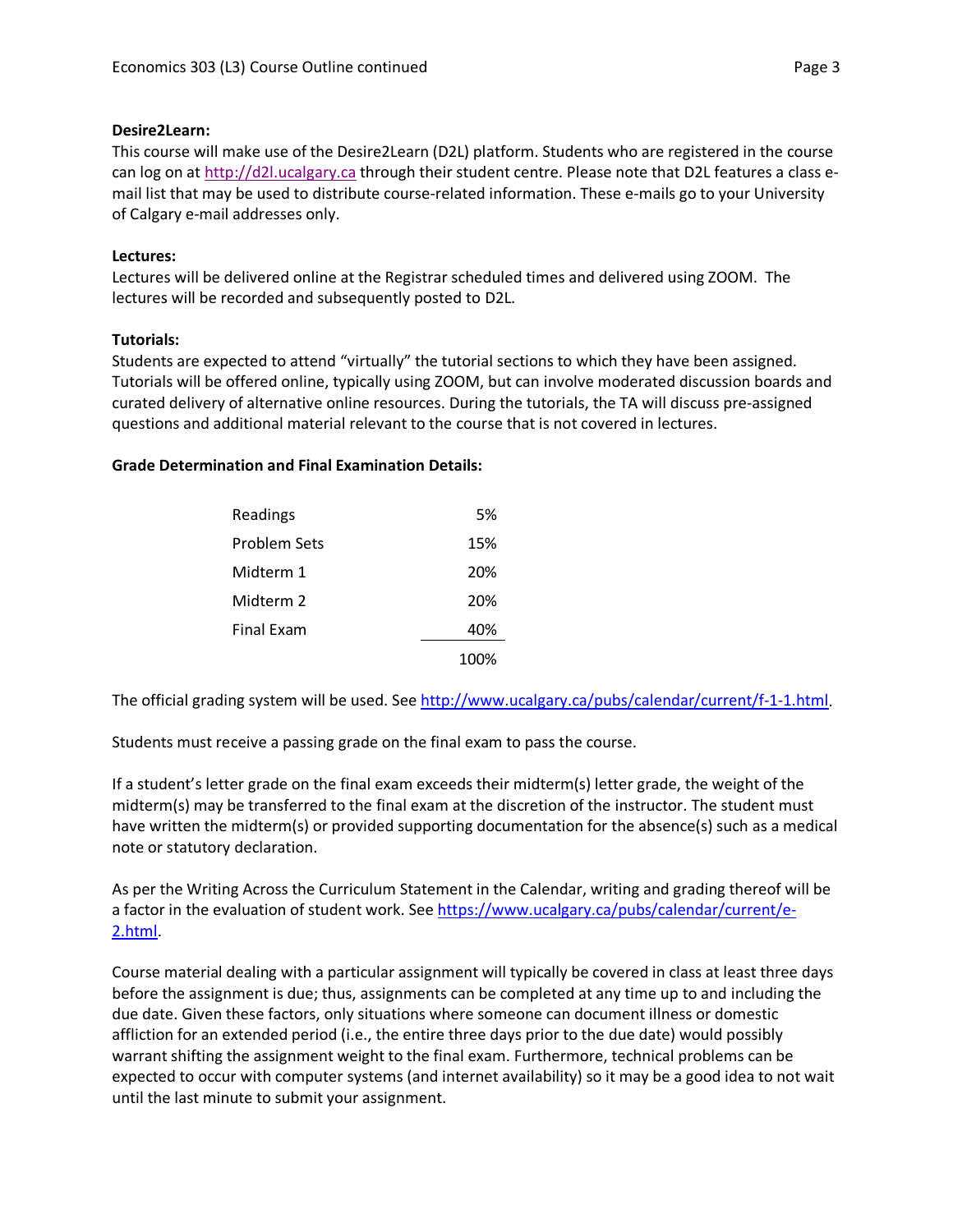Each midterm exam is designed and intended to be completed in one hour. The exams will be CLOSED book. The exams will be available on D2L. Student will download the exam from D2L, complete it, scan it, and submit using Dropbox in D2L. Student will have 50% extra time to complete the exam. The dates and times of the two midterm exams are the following:

Midterm 1: 12-Oct-21 (Tuesday), 11:00 AM to 12:30 PM Midterm 2: 16-Nov-21 (Tuesday), 11:00 AM to 12:30 PM

For students who cannot write a midterm during the common assessment time, an alternative exam will available exactly 12 hours before the common assessment time above. The duration of the exam will be the same (one hour plus 50% extra time). In other words, there will be two versions of each midterm exam: one will be given at the time indicated above and the other exactly 12 hours before.

The final examination will be comprehensive and scheduled by the Registrar. The final exam is designed and intended to be completed in two hours. The exam will be CLOSED book. Students will download the exam from D2L, complete it, scan it, and submit using Dropbox in D2L. Student will have 50% extra time to complete the exam. Common final exam time begins 3 hours before the end time of the Registrar's scheduled final exam for this course. For students who cannot write the final during the common exam time, an alternative exam will be available exactly 12 hours before the common exam time.

All other course components will also be accessed, submitted, and returned through D2L.

If a student cannot write their final exam on the date assigned by the Registrar's Office, they need to apply for a deferred exam [https://www.ucalgary.ca/pubs/calendar/current/g-6.html.](https://www.ucalgary.ca/pubs/calendar/current/g-6.html) Under no circumstance will this be accommodated by the Department.

Tests and exams WILL NOT involve multiple choice questions and / or fill-in-blank questions.

THERE WILL BE NO MAKEUP OR DEFERRED QUIZZES/TESTS/EXAMS under any circumstances, nor may the quizzes/tests/exams be written early. Students unable to write the quizzes/tests/exams because of documented illness, family emergency, religious observance, or university-sanctioned event will have the weight shifted to the final examination; otherwise a grade of zero will be assigned.

**Reappraisal of Grades and Intellectual Honesty:** *For Reappraisal of Graded Term Work, see Calendar I.2* <http://www.ucalgary.ca/pubs/calendar/current/i-2.html>

*For Reappraisal of Final Grade, see Calendar I.3* <http://www.ucalgary.ca/pubs/calendar/current/i-3.html>

#### **Academic Misconduct**

Academic Misconduct refers to student behavior that compromises proper assessment of students' academic activities and includes: cheating; fabrication; falsification; plagiarism; unauthorized assistance; failure to comply with an instructor's expectations regarding conduct required of students completing academic assessments in their courses; and failure to comply with exam regulations applied by the Registrar.

Student committing academic misconduct during the final exam will not receive a passing grade for the course.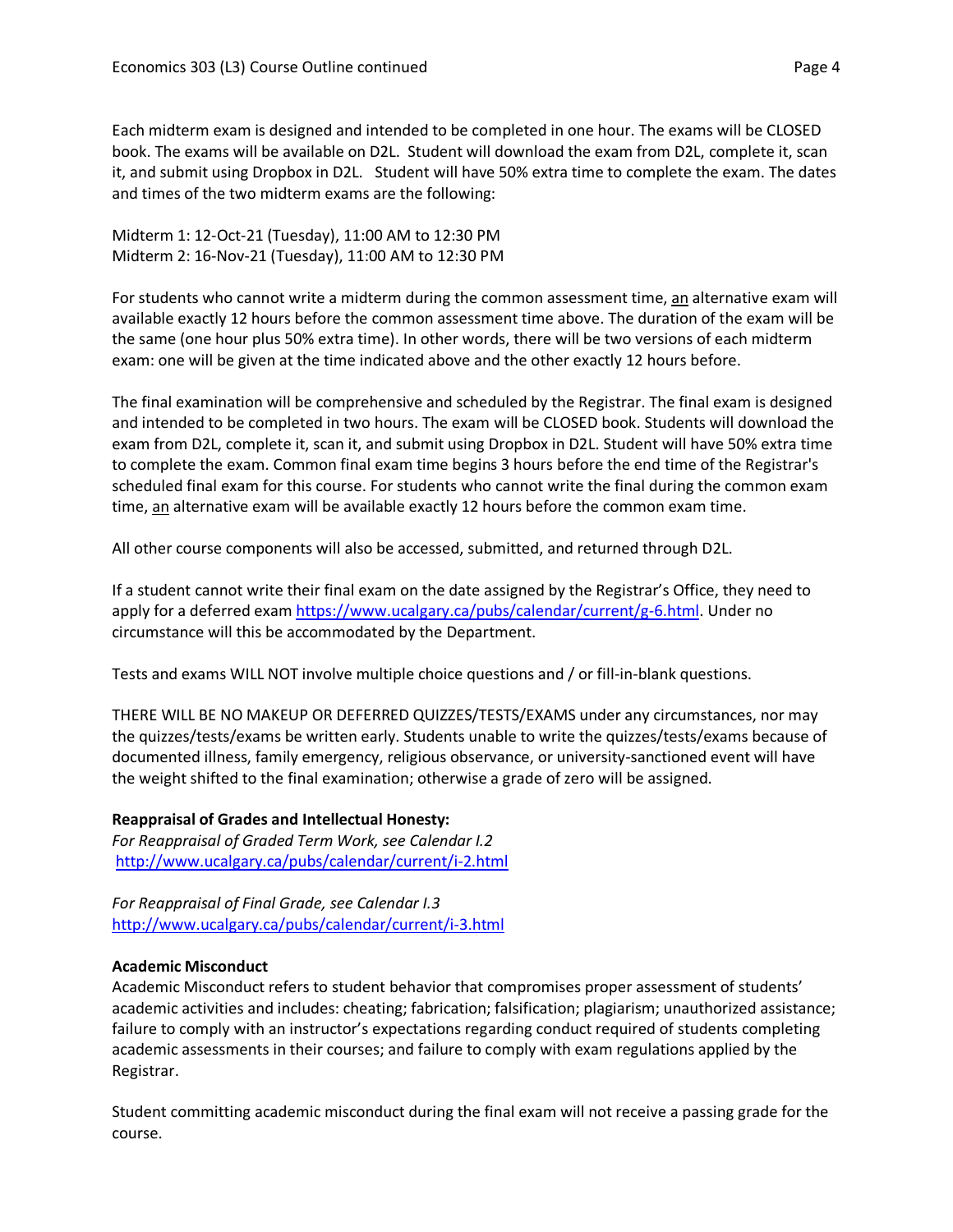For information on the Student Academic Misconduct Policy, Procedure and Academic Integrity, please visit[: https://www.ucalgary.ca/pubs/calendar/current/k-3.html](https://www.ucalgary.ca/pubs/calendar/current/k-3.html)

#### **Academic Accommodations:**

Students seeking an accommodation based on disability or medical concerns should contact Student Accessibility Services. SAS will process the request and issue letters of accommodation to instructors. Students who require an accommodation in relation to their coursework based on a protected ground other than disability should communicate this need in writing to their Instructor. The full policy on Student Accommodations is available at

[https://www.ucalgary.ca/legal-services/university-policies-procedures/accommodation-students](https://www.ucalgary.ca/legal-services/university-policies-procedures/accommodation-students-disabilities-procedure)[disabilities-procedure](https://www.ucalgary.ca/legal-services/university-policies-procedures/accommodation-students-disabilities-procedure)

## **Freedom of Information and Protection of Privacy (FOIP) Act:**

Personal information is collected in accordance with FOIP. Assignments can only be returned to the student and will be accessible only to authorized faculty and staff. For more information, see <https://www.ucalgary.ca/legal-services/access-information-privacy>

## **Copyright Legislation:**

See the University of Calgary policy on Acceptable Use of Material Protected by Copyright at [https://www.ucalgary.ca/legal-services/university-policies-procedures/acceptable-use-material](https://www.ucalgary.ca/legal-services/university-policies-procedures/acceptable-use-material-protected-copyright-policy)[protected-copyright-policy](https://www.ucalgary.ca/legal-services/university-policies-procedures/acceptable-use-material-protected-copyright-policy) Students who use material protected by copyright in violation of this policy may be disciplined under the Non-Academic Misconduct Policy.

Course materials created by instructors (including presentations and posted notes, labs, case studies, assignments and exams) remain the intellectual property of the instructor. These materials may NOT be reproduced, redistributed or copied without the explicit consent of the instructor. The posting of course materials to third party websites such as note-sharing sites without permission is prohibited. Sharing of extracts of these course materials with other students enrolled in the course at the same time may be allowed under fair dealing.

#### **Recording of Lectures:**

Recording of lectures is prohibited, except for audio recordings authorized as an accommodation by SAS or an audio recording for individual private study and only with the written permission of the instructor. Any unauthorized electronic or mechanical recording of lectures, their transcription, copying, or distribution, constitutes academic misconduct. See [https://www.ucalgary.ca/pubs/calendar/current/e-](https://www.ucalgary.ca/pubs/calendar/current/e-6.html)[6.html.](https://www.ucalgary.ca/pubs/calendar/current/e-6.html)

#### **Important Dates:**

Please check: [http://www.ucalgary.ca/pubs/calendar/current/academic-schedule.html.](http://www.ucalgary.ca/pubs/calendar/current/academic-schedule.html)

#### **Student Organizations:**

Faculty of Arts Students' Association (F.A.S.A.): Economics Department Representative E-mail[: econrep@fasaucalgary.ca](mailto:econrep@fasaucalgary.ca) Website[: www.fasaucalgary.ca.](http://www.fasaucalgary.ca/)

Society of Undergraduates in Economics: <https://www.ucalgarysue.com/>

Society of Undergraduates in Economics is a student run organization whose main purpose is to assist undergraduate economics students to succeed both academically and socially at the University of Calgary. Services include access to the exam bank, career events such as Industry Night and information